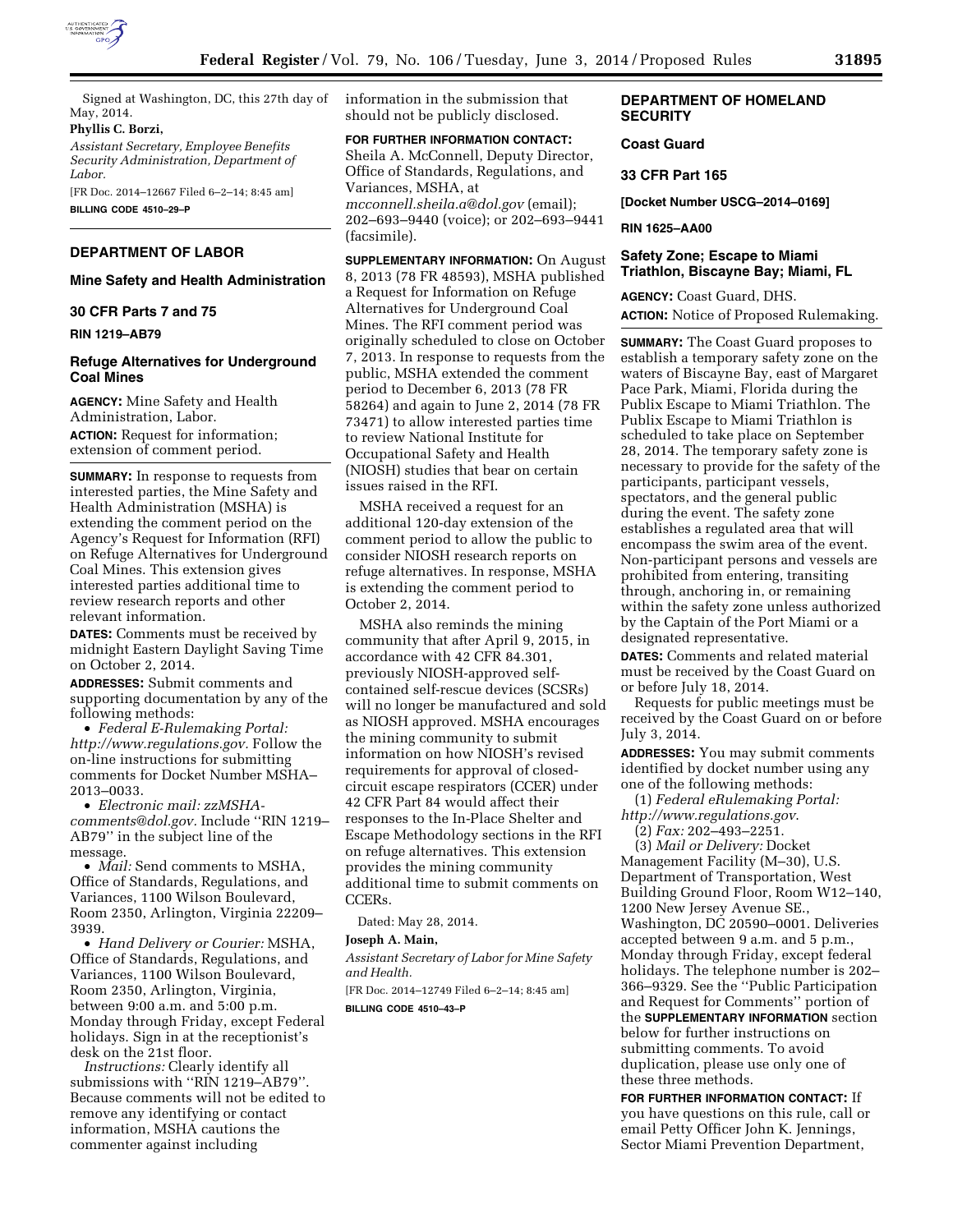Coast Guard; telephone (305) 535–4317, email *[John.K.Jennings@uscg.mil](mailto:John.K.Jennings@uscg.mil)*. If you have questions on viewing or submitting material to the docket, call Cheryl Collins, Program Manager, Docket Operations, telephone (202) 366–9826. **SUPPLEMENTARY INFORMATION:** 

#### **Table of Acronyms**

DHS Department of Homeland Security FR Federal Register NPRM Notice of Proposed Rulemaking

## **A. Public Participation and Request for Comments**

We encourage you to participate in this rulemaking by submitting comments and related materials. All comments received will be posted without change to *[http://](http://www.regulations.gov) [www.regulations.gov](http://www.regulations.gov)* and will include any personal information you have provided.

#### *1. Submitting Comments*

If you submit a comment, please include the docket number for this rulemaking, indicate the specific section of this document to which each comment applies, and provide a reason for each suggestion or recommendation. You may submit your comments and material online at *[http://](http://www.regulations.gov) [www.regulations.gov](http://www.regulations.gov)*, or by fax, mail, or hand delivery, but please use only one of these means. If you submit a comment online, it will be considered received by the Coast Guard when you successfully transmit the comment. If you fax, hand deliver, or mail your comment, it will be considered as having been received by the Coast Guard when it is received at the Docket Management Facility. We recommend that you include your name and a mailing address, an email address, or a telephone number in the body of your document so that we can contact you if we have questions regarding your submission.

To submit your comment online, go to *<http://www.regulations.gov>*, type the docket number USCG–2014–0169 in the ''SEARCH'' box and click ''SEARCH.'' Click on ''Submit a Comment'' on the line associated with this rulemaking.

If you submit your comments by mail or hand delivery, submit them in an unbound format, no larger than  $8\frac{1}{2}$  by 11 inches, suitable for copying and electronic filing. If you submit comments by mail and would like to know that they reached the Facility, please enclose a stamped, self-addressed postcard or envelope. We will consider all comments and material received during the comment period and may change the rule based on your comments.

## *2. Viewing Comments and Documents*

To view comments, as well as documents mentioned in this preamble as being available in the docket, go to *<http://www.regulations.gov>*, type the docket number (USCG–2014–0169) in the ''SEARCH'' box and click ''SEARCH.'' Click on Open Docket Folder on the line associated with this rulemaking. You may also visit the Docket Management Facility in Room W12–140 on the ground floor of the Department of Transportation West Building, 1200 New Jersey Avenue SE., Washington, DC 20590, between 9 a.m. and 5 p.m., Monday through Friday, except Federal holidays.

### *3. Privacy Act*

Anyone can search the electronic form of comments received into any of our dockets by the name of the individual submitting the comment (or signing the comment, if submitted on behalf of an association, business, labor union, etc.). You may review a Privacy Act notice regarding our public dockets in the January 17, 2008, issue of the **Federal Register** (73 FR 3316).

#### *4. Public Meeting*

We do not now plan to hold a public meeting. But you may submit a request for one, using one of the methods specified under **ADDRESSES**. Please explain why you believe a public meeting would be beneficial. If we determine that one would aid this rulemaking, we will hold one at a time and place announced by a later notice in the **Federal Register**.

## **B. Regulatory History and Information**

The Publix Escape to Miami Triathlon was held on September 29, 2013 and had a safety zone established by a temporary final rule entitled Safety Zone; Escape to Miami Triathlon, Biscayne Bay, Miami, FL in the **Federal Register** (78 FR 54585).

## **C. Basis and Purpose**

The legal basis for the rule is the Coast Guard's authority to establish regulated navigation areas and other limited access areas: 33 U.S.C. 1231; 33 CFR  $1.05-1(g)$ , and  $160.5$ ; Department of Homeland Security Delegation No. 0170.1. The purpose of the rule is to provide for the safety of life on navigable waters of the United States during the Publix Escape to Miami Triathlon.

#### **D. Discussion of Proposed Rule**

On September 28, 2014, US Road Sports and Entertainment Group are sponsoring the Publix Escape to Miami Triathlon. The event will be held on the waters of Biscayne Bay, east of Margaret Pace Park, Miami, Florida. Approximately 2,100 participants are expected to participate in the swim portion of this event.

The proposed rule will establish a safety zone that will encompass certain waters of Biscayne Bay, Miami, Florida. The safety zone will be enforced from 6:30 a.m. until 10 a.m. on September 28, 2014. The safety zone will establish an area around the swim portion of the event where non-participant persons and vessels are prohibited from entering, transiting, anchoring, or remaining within. Non-participant persons and vessels may request authorization to enter, transit through, anchor in, or remain within the event area by contacting the Captain of the Port Miami by telephone at 305–535– 4472, or a designated representative via VHF radio on channel 16. If authorization to enter, transit through, anchor in, or remain within the event area is granted by the Captain of the Port Miami or a designated representative, all persons and vessels receiving such authorization must comply with the instructions of the Captain of the Port Miami or a designated representative. The Coast Guard will provide notice of the safety zone by Local Notice to Mariners, Broadcast Notice to Mariners, and on-scene designated representatives.

#### **E. Regulatory Analyses**

We developed this proposed rule after considering numerous statutes and executive orders related to rulemaking. Below we summarize our analyses based on a number of these statutes or executive orders.

#### *1. Regulatory Planning and Review*

This proposed rule is not a significant regulatory action under section 3(f) of Executive Order 12866, Regulatory Planning and Review, as supplemented by Executive Order 13563, Improving Regulation and Regulatory Review, and does not require an assessment of potential costs and benefits under section 6(a)(3) of Executive Order 12866 or under section 1 of Executive Order 13563. The Office of Management and Budget has not reviewed it under those Orders. The economic impact of this proposed rule is not significant for the following reasons: (1) The safety zone will be enforced for only three and one half hours; (2) although non-participant persons and vessels will not be able to enter, transit through, anchor in, or remain within the event area without authorization from the Captain of the Port Miami or a designated representative, they may operate in the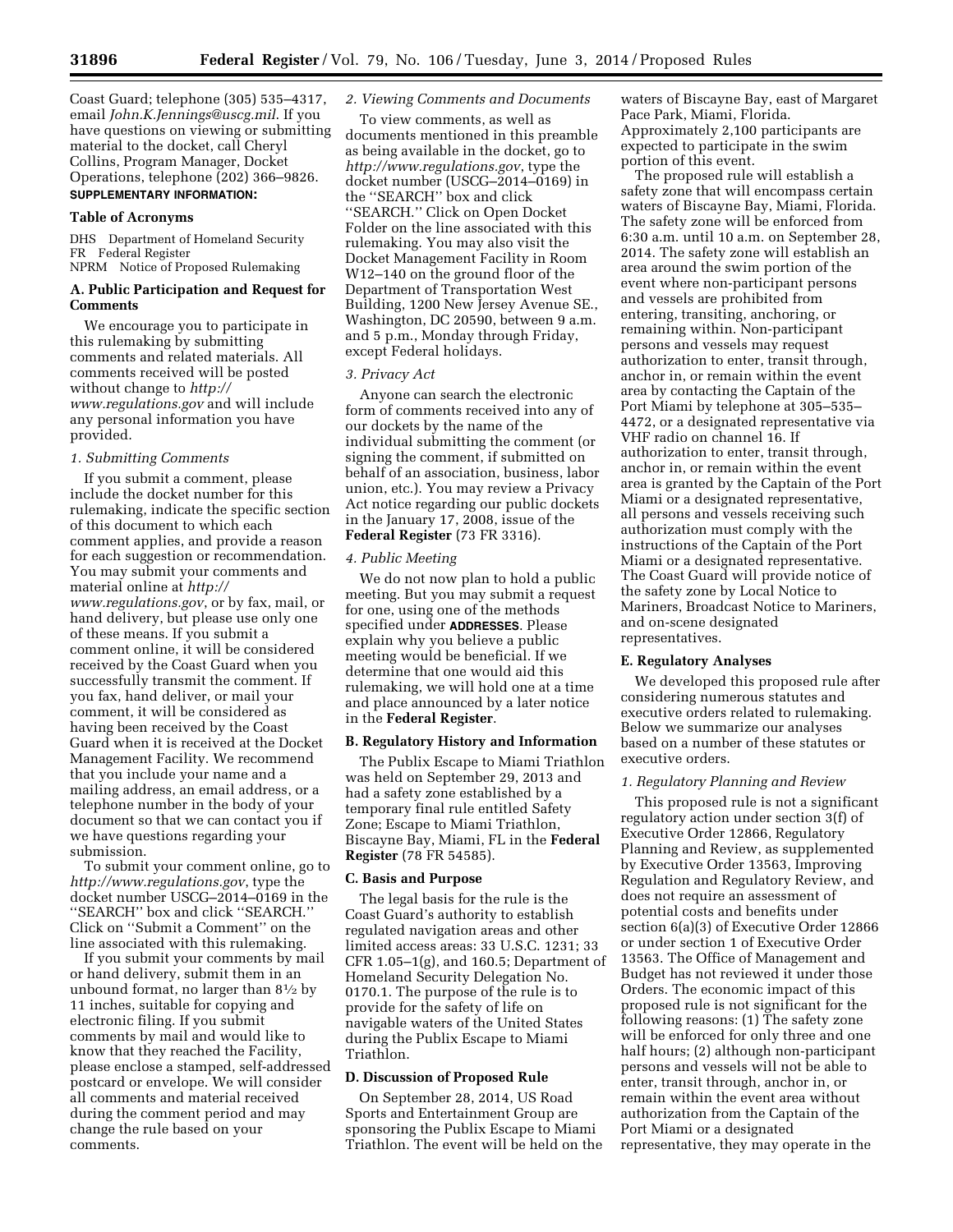surrounding area during the enforcement period; (3) non-participant persons and vessels may still enter, transit through, anchor in, or remain within the event area during the enforcement period if authorized by the Captain of the Port Miami or a designated representative; and (4) the Coast Guard will provide advance notification of the safety zone to the local maritime community by Local Notice to Mariners and Broadcast Notice to Mariners.

#### *2. Impact on Small Entities*

The Regulatory Flexibility Act (5 U.S.C. 601–612), we have considered the impact of this proposed rule on small entities. The Coast Guard certifies under 5 U.S.C. 605(b) that this proposed rule will not have a significant economic impact on a substantial number of small entities.

This rule may affect the following entities, some of which may be small entities: the owners or operators of vessels intending to enter, transit through, anchor in, or remain within that portion of Biscayne Bay encompassed within the safety zone from 6:30 a.m. until 10 a.m. on September 28, 2014. For the reasons discussed in the Regulatory Planning and Review section above, this rule will not have a significant economic impact on a substantial number of small entities.

If you think that your business, organization, or governmental jurisdiction qualifies as a small entity and that this rule would have a significant economic impact on it, please submit a comment (see **ADDRESSES**) explaining why you think it qualifies and how and to what degree this rule would economically affect it.

#### *3. Assistance for Small Entities*

Under section 213(a) of the Small Business Regulatory Enforcement Fairness Act of 1996 (Pub. L. 104–121), we want to assist small entities in understanding this proposed rule. If the rule would affect your small business, organization, or governmental jurisdiction and you have questions concerning its provisions or options for compliance, please contact the person listed in the **FOR FURTHER INFORMATION CONTACT**, above. The Coast Guard will not retaliate against small entities that question or complain about this proposed rule or any policy or action of the Coast Guard.

### *4. Collection of Information*

This proposed rule will not call for a new collection of information under the Paperwork Reduction Act of 1995 (44 U.S.C. 3501–3520).

### *5. Federalism*

A rule has implications for federalism under Executive Order 13132, Federalism, if it has a substantial direct effect on the States, on the relationship between the national government and the States, or on the distribution of power and responsibilities among the various levels of government. We have analyzed this proposed rule under that Order and determined that this rule does not have implications for federalism.

## *6. Protest Activities*

The Coast Guard respects the First Amendment rights of protesters. Protesters are asked to contact the person listed in the **FOR FURTHER INFORMATION CONTACT** section to coordinate protest activities so that your message can be received without jeopardizing the safety or security of people, places or vessels.

## *7. Unfunded Mandates Reform Act*

The Unfunded Mandates Reform Act of 1995 (2 U.S.C. 1531–1538) requires Federal agencies to assess the effects of their discretionary regulatory actions. In particular, the Act addresses actions that may result in the expenditure by a State, local, or tribal government, in the aggregate, or by the private sector of \$100,000,000 (adjusted for inflation) or more in any one year. Though this proposed rule would not result in such an expenditure, we do discuss the effects of this rule elsewhere in this preamble.

#### *8. Taking of Private Property*

This proposed rule would not cause a taking of private property or otherwise have taking implications under Executive Order 12630, Governmental Actions and Interference with Constitutionally Protected Property Rights.

## *9. Civil Justice Reform*

This proposed rule meets applicable standards in sections 3(a) and 3(b)(2) of Executive Order 12988, Civil Justice Reform, to minimize litigation, eliminate ambiguity, and reduce burden.

## *10. Protection of Children From Environmental Health Risks*

We have analyzed this proposed rule under Executive Order 13045, Protection of Children from Environmental Health Risks and Safety Risks. This rule is not an economically significant rule and would not create an environmental risk to health or risk to safety that might disproportionately affect children.

## *11. Indian Tribal Governments*

This proposed rule does not have tribal implications under Executive Order 13175, Consultation and Coordination with Indian Tribal Governments, because it would not have a substantial direct effect on one or more Indian tribes, on the relationship between the Federal Government and Indian tribes, or on the distribution of power and responsibilities between the Federal Government and Indian tribes.

## *12. Energy Effects*

This proposed rule is not a ''significant energy action'' under Executive Order 13211, Actions Concerning Regulations That Significantly Affect Energy Supply, Distribution, or Use.

### *13. Technical Standards*

This proposed rule does not use technical standards. Therefore, we did not consider the use of voluntary consensus standards.

#### *14. Environment*

We have analyzed this proposed rule under Department of Homeland Security Management Directive 023–01 and Commandant Instruction M16475.lD, which guide the Coast Guard in complying with the National Environmental Policy Act of 1969 (NEPA) (42 U.S.C. 4321–4370f). The Coast Guard previously completed a Categorical Exclusion Determination for this temporary safety zone in 2013. The regulation for the 2013 occurrences is similar in all aspects to this year's regulation; therefore the same Categorical Exclusion Determination is being referenced for this year's regulation. The Categorical Exclusion Determination is available in the docket folder for USCG–2013–0688 at *[www.regulations.gov.](http://www.regulations.gov)* This proposed rule involves establishing a safety zone that will be enforced from 6:30 a.m. until 10 a.m. on September 28, 2014. This rule is categorically excluded from further review under paragraph 34(g) of Figure 2–1 of the Commandant Instruction. We seek any comments or information that may lead to the discovery of a significant environmental impact from this proposed rule.

## **List of Subjects in 33 CFR Part 165**

Harbors, Marine safety, Navigation (water), Reporting and recordkeeping requirements, Security measures, and Waterways.